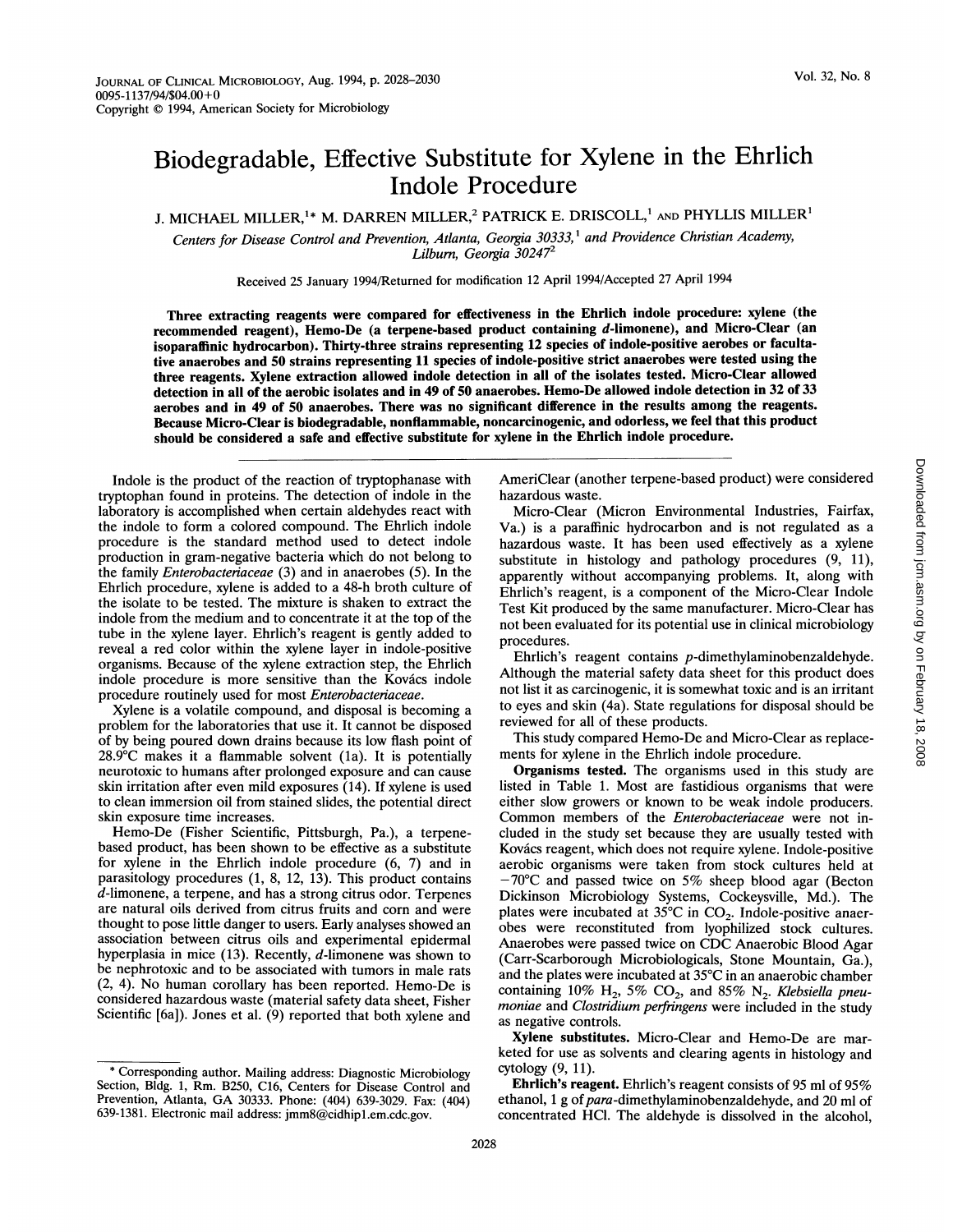| Organism<br>Fastidious aerobes         | Xylene<br>3/3<br>2/2 | Micro-Clear<br>3/3 | Hemo-De |
|----------------------------------------|----------------------|--------------------|---------|
|                                        |                      |                    |         |
|                                        |                      |                    |         |
| Aeromonas hydrophila                   |                      |                    | 3/3     |
| Flavobacterium<br>indologenes          |                      | 2/2                | 2/2     |
| Flavobacterium<br>meningosepticum      | 3/3                  | 3/3                | 3/3     |
| $HB-5$                                 | 1/1                  | 1/1                | 1/1     |
| Kingella indologenes                   | 3/3                  | 3/3                | 2/3     |
| Pasteurella multocida                  | 3/3                  | 3/3                | 3/3     |
| Plesiomonas shigelloides               | 2/2                  | 2/2                | 3/3     |
| Vibrio vulnificus                      | 7/7                  | 7/7                | 6/6     |
| Vibrio parahaemolyticus                | 3/3                  | 3/3                | 3/3     |
| Weeksella zoohelcum                    | 3/3                  | 3/3                | 3/3     |
| Weeksella virosa                       | 3/3                  | 3/3                | 3/3     |
| Anaerobes                              |                      |                    |         |
| <b>Bacteroides</b>                     | 4/4                  | 4/4                | 4/4     |
| thetaiotaomicron                       |                      |                    |         |
| Bacteroides uniformis                  | 5/5                  | 5/5                | 5/5     |
| <b>Bacteroides</b> ovatus              | 4/4                  | 4/4                | 4/4     |
| Clostridium bifermentans               | 6/6                  | 6/6                | 6/6     |
| Clostridium sordellii                  | 5/5                  | 5/5                | 5/5     |
| Fusobacterium<br>necrophorum           | 5/5                  | 5/5                | 5/5     |
| Fusobacterium nucleatum                | 5/5                  | 5/5                | 5/5     |
| Peptostreptococcus<br>asaccharolyticus | 5/5                  | 5/5                | 5/5     |
| Prevotella intermedia                  | 5/5                  | 4/5                | 4/5     |
| Prevotella nigrescens                  | 1/1                  | 1/1                | 1/1     |
| Propionibacterium acnes                | 5/5                  | 5/5                | 5/5     |

TABLE 1. Results from the Ehrlich indole procedure using three extracting reagents

and then the acid is slowly added. The reagent is prepared in small quantities and stored at 4°C (3).

The Ehrlich indole procedure (3). Each aerobe was taken from <sup>a</sup> 5% sheep blood agar plate and inoculated into three tubes of brain heart infusion broth (Becton Dickinson), and the tubes were incubated for 48 h. Anaerobes were taken from CDC Anaerobic Blood Agar plates and inoculated into three tubes of Lombard-Dowell indol-nitrate broth (Carr-Scarborough), and the tubes were incubated for 72 h (5). Slowly growing isolates were held for 4 days, as necessary, to attain good growth.

After incubation, all of the tubes (three for each organism) were tested for the presence of indole. One milliliter of either xylene (American Scientific Products, McGaw Park, Ill.), Micro-Clear, or Hemo-De was added to each broth culture. The mixture was shaken vigorously to extract the indole and was allowed to stand until the extractant formed <sup>a</sup> layer on top of the aqueous phase. Then 0.5 ml of Ehrlich's reagent was added down the side of the tube without shaking. The presence of indole is indicated by the immediate development of a pink ring below the extractant layer. Weak reactions are usually detected within 5 min of the addition of Ehrlich's reagent.

Table <sup>1</sup> shows the results of testing for indole production using organisms that are fastidious or are weak indole producers. Xylene, the reference reagent, allowed the detection of indole in all of the indole-positive strains tested. Micro-Clear detected indole in all of the aerobic organisms tested and in 49 of 50 anaerobes tested. One strain of Prevotella intermedia was indole negative with Micro-Clear. Hemo-De allowed indole detection in 32 of 33 aerobes and in 49 of 50 anaerobes tested.

One strain each of Kingella indologenes and P. intermedia was indole negative with Hemo-De. The same strain of P. intermedia was missed by both alternate reagents. All strains producing discrepant results were retested to confirm the error. The errors in indole detection for both Micro-Clear and Hemo-De occurred with organisms exhibiting very weak indole-positive responses with xylene. The negative controls reacted appropriately.

When the results were analyzed by chi-square analysis, there was no significant difference between the results obtained with Micro-Clear, Hemo-De, and xylene  $(P > 0.5)$ .

Micro-Clear and Hemo-De proved to be equally effective as substitutes for xylene in the Ehrlich indole procedure (Table 1). The only problems occurred with K indologenes and P. intermedia, organisms exhibiting very weak indole-positive reactions in this study. It has been suggested that because of its natural origin, Hemo-De may exhibit lot-to-lot variability (11), although we did not test for variability in either compound. Hemo-De has <sup>a</sup> strong citrus odor that quickly became a nuisance when an open container of it was nearby. Micro-Clear would be a logical choice; it is odorless and is advertised as nontoxic and noncarcinogenic.

One of the many factors contributing to the biohazardous nature of compounds is the flash point, which could pose a problem if the product is disposed of into the sewer system. Xylene has <sup>a</sup> flash point of 28.9°C and Hemo-De and Micro-Clear have flash points of 49.4°C and 74°C, respectively, making Micro-Clear less flammable than xylene or Hemo-De.

Nontoxic Micro-Clear was also effective in our laboratory for cleaning immersion oil from stained slides; it could be used instead of xylene for this purpose, eliminating the potentially toxic skin exposure to xylene. More than 100 slides were cleaned with Micro-Clear. Xylene dried somewhat faster but was no more effective than Micro-Clear in cleaning the slides. Both Hemo-De and Micro-Clear are at least 25% less expensive than xylene.

The results of this study indicate that Micro-Clear is a biodegradable, nonhazardous, cost-effective substitute for xylene in the Ehrlich indole procedure. The decision to replace xylene with Micro-Clear would support virtually all microbiology laboratory safety policies that encourage the substitution of nonhazardous substances for hazardous ones. Micro-Clear is also useful for removing immersion oil from stained slides.

## **REFERENCES**

- 1. Aldeen, W. E., and D. Hale. 1992. Use of Hemo-De to eliminate toxic agents used for concentration and trichrome staining of intestinal parasites. J. Clin. Microbiol. 30:1893-1895.
- la.J. T. Baker, Inc. 1989. Xylenes. Material safety data sheet. J. T. Baker, Inc., Phillipsburg, N.J.
- 2. Borghoff, S. J., M. E. Andersen, and R. B. Conolly. 1991. Protein nephropathy and kidney cancer in male rats: qualitative and quantitative issues and human relevance. Chemical Industry Institute of Toxicology Activities 11:1-4.
- 3. Clark, W. A., D. G. Hollis, R E. Weaver, and P. Riley. 1984. Identification of unusual pathogenic gram-negative aerobic and facultatively anaerobic bacteria. U.S. Department of Health and Human Services, Public Health Service, Centers for Disease Control, Atlanta.
- 4. Dietrich, D. R, and J. A. Swenberg. 1991. The presence of alpha globulin is necessary for d-limonene promotion of male rat kidney tumors. Cancer Res. 51:3512-3521.
- 4a.Difco Laboratories, Inc. 1986. MUG PLUS test Ehrlich's reagent. Difco Laboratories, Inc., Detroit, Mich.
- 5. Dowell, V. R., and T. M. Hawkins. 1975. Laboratory methods in anaerobic bacteriology. Center for Disease Control laboratory manual. U.S. Department of Health and Human Services, Public Health Service, Center for Disease Control, Atlanta.